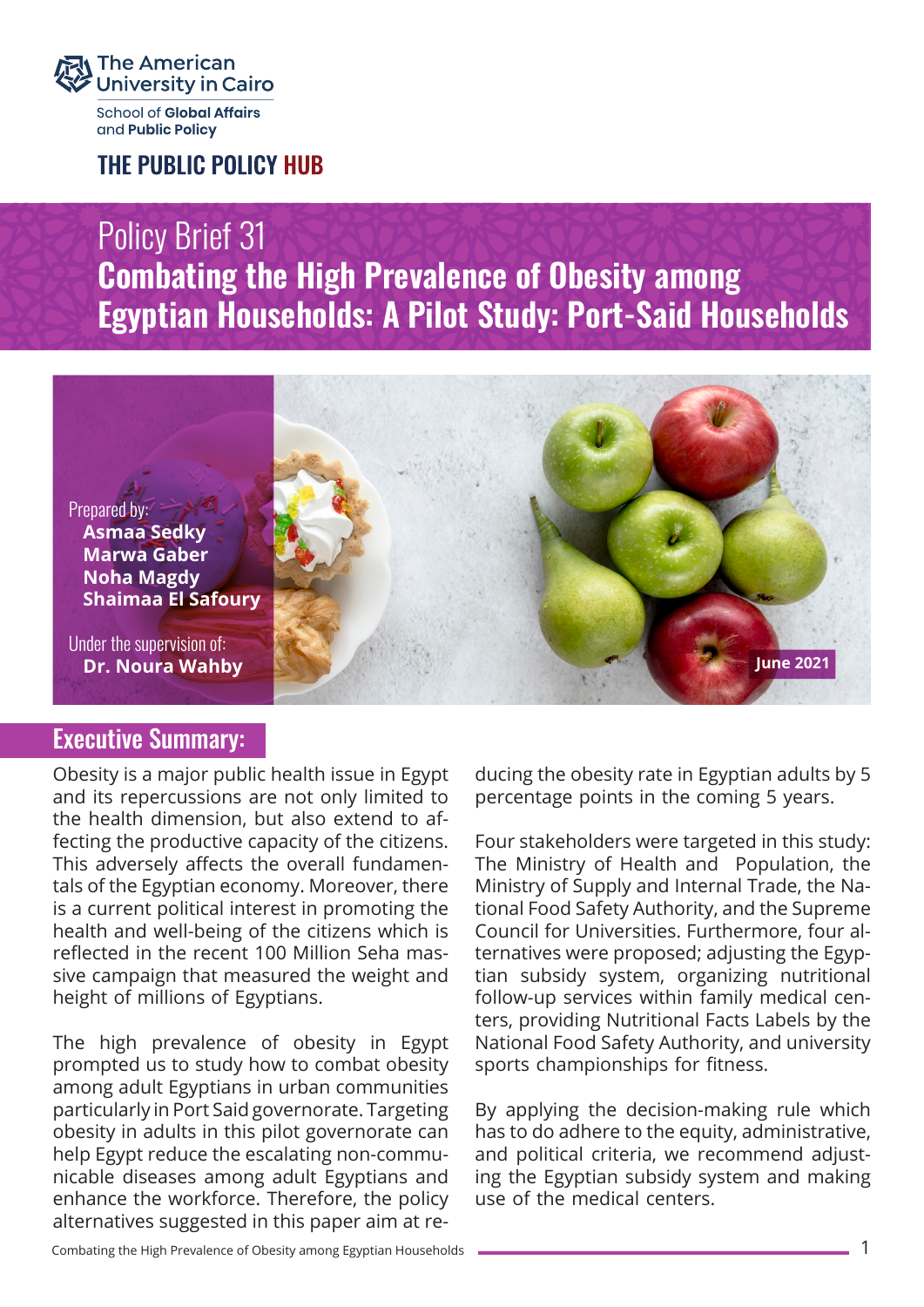Solving tackling obesity requires intensive efforts at the level of the state, the regional community and even the international level.

Utilizing the current resources of the Ministry of Supply and Internal Trade is considerably convenient for controlling and preventing obesity in Egypt. The proposed recommendation,

## Obesity in Egypt

Despite efforts on ground to control obesity, it is still out of control. With an obesity rate equivalent to 32% in 2020, Egypt is ranked among the top 20 countries in the world and the 10 countries in the Arab Region in the prevalence of obesity. Yet, given the size of the Egyptian population that is above 100 million people, Egypt is the most populous obese country in the Arab region.

Moreover, it is a growing problem despite efforts on the ground.

THE PUBLIC POLICY HUB which is adjusting the Egyptian subsidy system, primarily depends on the role of the Ministry of Supply and Internal Trade in securing healthy food items in the ministries' different distribution channels, along with providing healthier variants in the list of subsidized goods.

According to the UNICEF, around 15% of children under five years are classed as overweight, which indicates the incidence of obesity earlier in the family cycle. As demonstrated in the figure below, the incidence of obesity among both males and females has an increasing trend during the period (2000-2016). Moreover, the prevalence of obesity among females is nearly as twice as that among males.



## Problem Statement

Based on the demonstrated analysis, it is apparent how crucial it is to address the high levels of obesity in Egypt and the precarious consequences associated with its prevalence. The pilot governorate which is chosen to implement the proposed policy alternatives comprised in the paper is Port Said. The economic indicators of Port Said are favorable compared to other governorates in Egypt.

**Target beneficiaries:** Egyptian adults residing in Port Said 65-18.

**Objectives:** The main objective of this paper is to design policy alternatives that can help reduce

In addition, according to the results of the Demographic Health Survey conducted in 2015, obesity is widespread among low economic classes due to the existence of the food subsidy system that provides food products high in calories and represent an unbalanced health diet (Ecker et al., 2016). On the same token, wealthier people tend to consume large quantities of white bread and carbonated drinks (Wassef, 2004).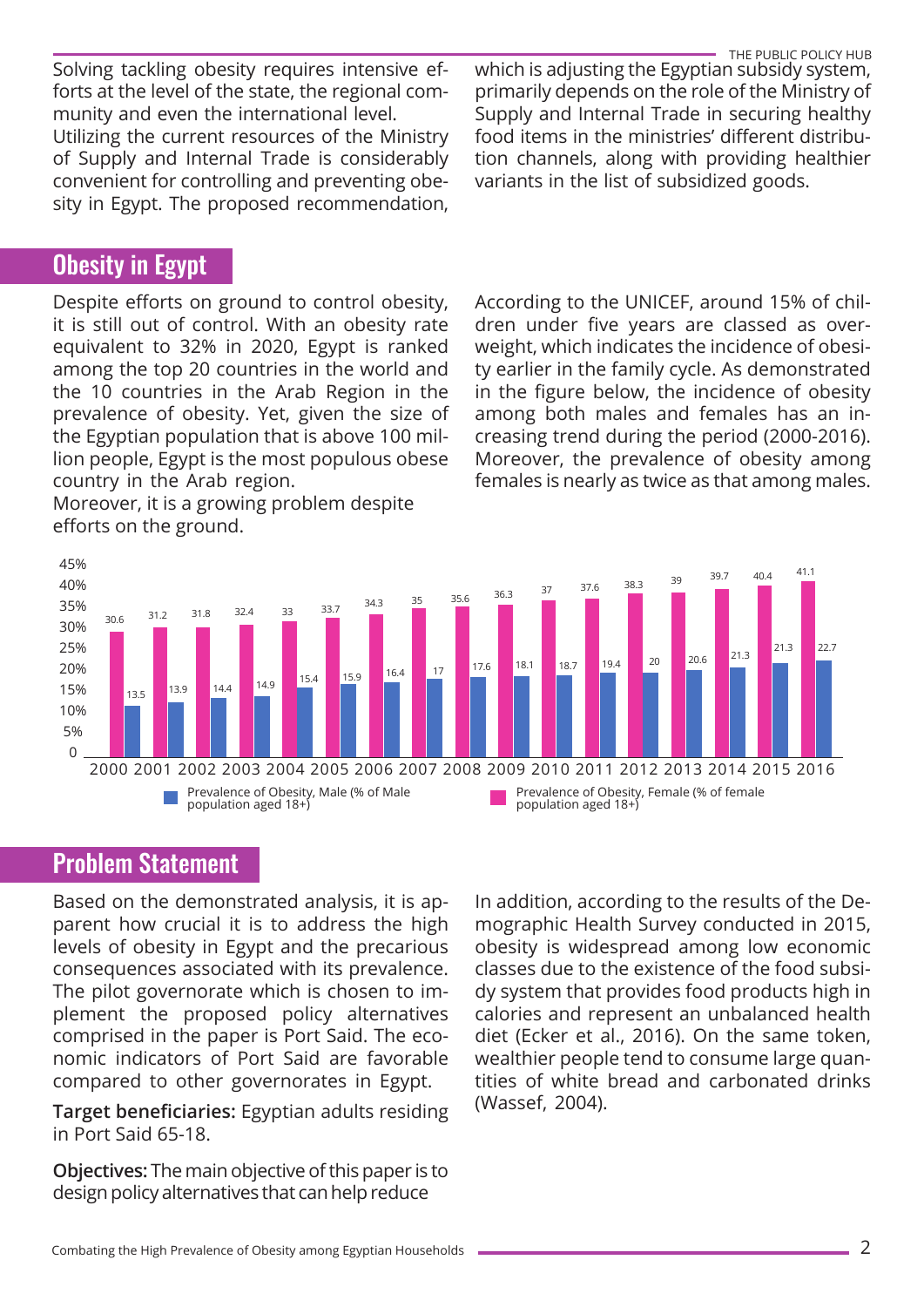# Significance and Scope of the Problem

As per the statistics released from the results of 100 Million Healthy Life's campaign, 45.74% of the participants in Port Said were found to be obese and those in Cairo represented 41.28%. Therefore, urgent action is needed to address

#### Stakeholders Analysis

We identified the key stakeholders for this research, then we conducted interviews with some of them. In addition, we used a qualitative research to get grounded expert feedback. We prioritized the stakeholders according to their power and interest in the problem, as illustrated in this figure.

### Policy Alternatives

This section aims at demonstrating innovative and applicable policy alternatives that could effectively help mitigate the prevalence of obesity in Egypt and address it from different perspectives. Such alternatives focus on the different groups of the governorate's population, are diverse in nature in order to effectively help reduce obesity in Egypt, do not considerably burden the Egyptian budget, and come at a point when there is a growing presidential concern about health policies.

#### **Alternative One: Adjusting the Egyptian subsidy system:**

This alternative rests on two main cornerstones. The first is increasing the availability of healthy food items (like veggies and fruits) in the Ministries' different distribution channels, along with providing healthier variants of the goods included in the list of 28 subsidized goods (like olive oil besides regular oil, brown rice, brown pasta and brown sugar which are healthier and more nutritious).

The second element is launching awareness campaigns for the subscribers to the subsidy system who represent more than 60% of the population, inside the Ministry's groceries and service centers.

#### **Alternative Two: Organizing nutritional follow-up services within family medical centers:**

Establishing clinics for obesity follow-up in government medical centers which are distributed Combating the High Prevalence of Obesity among Egyptian Households 33 (3) 3 and 3 (3) 3 and 3 (3) 3 and 3 (3) 4 and 3 (3) 4 and 3 (3) 4 and 3 (3) 4 and 3 (3) 4 and 3 (3) 4 and 3 (3) 4 and 3 (3) 4 and 3 (3) 4 and 3 (3) 4 an

this alarming problem and simultaneous action by several government departments in addition to the Ministry of Health, which should have an important coordination and monitoring role, is highly required.



based on geographical areas and population. The project will be implemented in Port-Said governorate as a pilot trial under the umbrella of comprehensive health insurance. Nutritionists, such as graduates of the Egyptian fellowship nutrition programs, will join these centers. In addition, pharmacists and dentists who have pursued postgraduate studies in nutrition can join to compensate for the shortage in the number of physicians. BMI will be periodically monitored for all citizens visiting the centers, especially higher risk group patients who suffer from non- communicable diseases. The nutritionists will design appropriate nutrition plans for all visitors. In addition, the medical centers will conduct awareness campaigns to educate citizens on the complications of obesity.

#### **Alternative 3: Providing nutritional facts labels by the National Food Safety Authority**

The proposed strategy helps in providing nutrition facts about food products which may encourage a healthier food consumption. The implementing institution is the National Food Safety Authority (NFSA) as its main role is to track food monitoring and safety1. Moreover, other Egyptian government institutions that are concerned with regulating food safety exist under the authority of NFSA. Processing nutritional labelling will widen the consumption choices based upon science-based facts about the nutritional ingredients. In the long run, this may affect the consumption habits